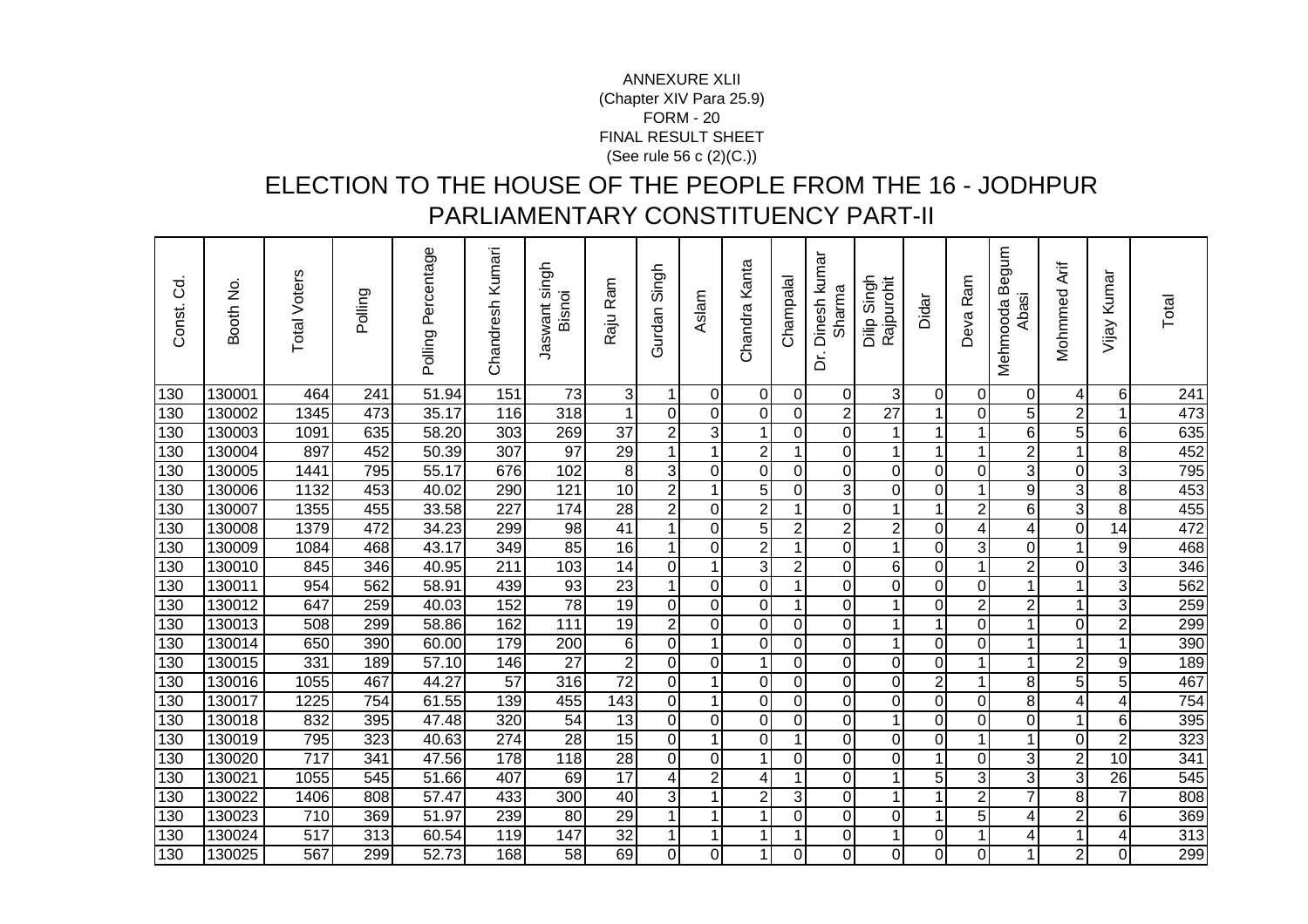| 130              | 130026 | 1363             | 684              | 50.18 | 361              | 196             | 96              | 1              | 0              | 0              | 0              | 0              |                 | 3              | 5              | 4              | 3              | 14             | 684              |
|------------------|--------|------------------|------------------|-------|------------------|-----------------|-----------------|----------------|----------------|----------------|----------------|----------------|-----------------|----------------|----------------|----------------|----------------|----------------|------------------|
| 130              | 130027 | 1179             | 681              | 57.76 | 347              | 240             | 81              | $\overline{2}$ | 0              | 0              | 1              | 1              | 1               | $\Omega$       | 1              | 3              | $\Omega$       | $\overline{4}$ | 681              |
| 130              | 130028 | 946              | 550              | 58.14 | 270              | 155             | 109             | 0              | 1              | 0              | 0              | 0              | $\mathbf 0$     | 0              | $\overline{2}$ | 3              | 3              | $\overline{7}$ | 550              |
| 130              | 130029 | 749              | 342              | 45.66 | 207              | 83              | 39              | $\overline{c}$ | 0              | 1              | 0              | 1              | $\mathbf 0$     | 0              | 0              | $\overline{2}$ | $\overline{2}$ | 5              | 342              |
| 130              | 130030 | 729              | 334              | 45.82 | 173              | 55              | 83              | 5              | $\Omega$       | $\overline{c}$ | 1              | 2              | 0               | 1              | 3              | 1              | 1              | 7              | 334              |
| 130              | 130031 | 1457             | 773              | 53.05 | 480              | 163             | 94              | $\mathbf 1$    | 1              | 1              | $\Omega$       | $\overline{2}$ | 1               | $\overline{2}$ | $\mathbf{1}$   | 9              | 3              | 15             | 773              |
| $\overline{130}$ | 130032 | 1568             | 512              | 32.65 | 376              | 61              | $\overline{26}$ | 3              | $\overline{2}$ | 1              | 1              | $\Omega$       | $\overline{16}$ | $\mathbf{1}$   | 1              |                | 3              | 14             | $\overline{512}$ |
| 130              | 130033 | 340              | $\overline{224}$ | 65.88 | 92               | 116             | 14              | 0              | $\Omega$       | $\Omega$       | $\Omega$       | $\Omega$       | 1               | $\Omega$       | 0              | 0              | 0              | $\mathbf 1$    | 224              |
| 130              | 130034 | 646              | 296              | 45.82 | 213              | 58              | 15              | 0              | $\Omega$       | 1              | 1              | $\Omega$       | 0               | $\Omega$       | 1              | 0              | 4              | 3              | 296              |
| 130              | 130035 | 886              | 477              | 53.84 | 317              | 107             | 27              | 1              | 0              | 3              | 2              | 0              | 0               | 0              | 3              | 2              | 3              | 12             | 477              |
| 130              | 130036 | 725              | 476              | 65.66 | 134              | 325             | 7               | 0              | 0              | $\Omega$       | 0              | 0              | 0               | $\mathbf 1$    | 0              | 4              | 1              | 4              | 476              |
| 130              | 130037 | 989              | 425              | 42.97 | 311              | 46              | $\overline{51}$ | $\overline{0}$ | 1              | $\overline{c}$ | 1              | 0              | $\overline{2}$  | $\Omega$       | 1              | 0              | 3              | $\overline{7}$ | 425              |
| 130              | 130038 | 648              | 380              | 58.64 | 288              | 23              | 66              | 1              | 0              | 1              | 0              | $\Omega$       | $\mathbf 0$     | 0              | $\Omega$       | $\overline{0}$ | 0              | 1              | 380              |
| $\overline{1}30$ | 130039 | 1054             | 471              | 44.69 | 208              | 237             | 13              | 0              | 0              | $\overline{0}$ | 1              | 1              | $\mathbf 0$     | $\mathbf 0$    | 0              | 0              | 3              | 8              | 471              |
| 130              | 130040 | 768              | 405              | 52.73 | 185              | 211             | $\overline{2}$  | 0              | 0              | $\overline{2}$ | 1              | 0              | 1               | 1              | $\mathbf 0$    | 1              | 1              | 0              | 405              |
| 130              | 130041 | 633              | 357              | 56.40 | 108              | 165             | 65              | $\Omega$       | 1              | 1              | 1              |                | $\Omega$        | 1              | 0              | 4              | 1              | 9              | 357              |
| 130              | 130042 | 787              | 335              | 42.57 | 248              | 47              | $\overline{28}$ | $\overline{c}$ | $\Omega$       | 0              | 1              |                | $\mathbf 0$     | $\overline{2}$ | 1              | 2              | $\Omega$       | 3              | 335              |
| 130              | 130043 | 323              | 180              | 55.73 | 43               | 103             | 16              | $\mathbf{1}$   | 0              | $\overline{0}$ | $\mathbf 0$    | $\Omega$       | $\mathbf 0$     | $\mathbf{1}$   | $\overline{2}$ | 1              |                | 6              | 180              |
| 130              | 130044 | 860              | 467              | 54.30 | 265              | 151             | 30              | $\overline{2}$ | 1              | 3              | 1              | 0              | 1               | 0              | 0              | 7              | 2              | 4              | 467              |
| 130              | 130045 | 1195             | 506              | 42.34 | 289              | 163             | $\overline{27}$ | 1              | $\Omega$       | 3              | 0              | 0              | $\Omega$        | 1              | 3              | 8              | $\overline{c}$ | 9              | 506              |
| 130              | 130046 | 444              | 254              | 57.21 | 213              | 23              | 4               | 1              | 0              | $\overline{c}$ | 0              | 1              | 0               | 1              | 1              | 3              | 0              | 5              | 254              |
| 130              | 130047 | 835              | 431              | 51.62 | 353              | $\overline{53}$ | 10              | 1              | $\Omega$       | $\overline{2}$ | 0              | 0              | $\overline{2}$  | $\mathbf 1$    | $\overline{2}$ | 1              | 3              | 3              | 431              |
| 130              | 130048 | 674              | 357              | 52.97 | 39               | 248             | 46              | $\overline{c}$ | $\overline{0}$ | 1              | 0              | $\overline{0}$ | $\overline{0}$  | 1              | $\overline{0}$ | 3              | 10             | $\overline{7}$ | 357              |
| 130              | 130049 | 989              | 532              | 53.79 | 197              | 279             | $\overline{22}$ | 1              | $\overline{2}$ | 1              | $\mathbf 0$    | 1              | 10              | $\Omega$       | 1              |                | 6              | 5              | 532              |
| $\overline{1}30$ | 130050 | 1021             | 510              | 49.95 | 439              | 55              | 3               | 0              | $\overline{0}$ | 1              | $\overline{0}$ | 1              | $\mathbf 0$     | $\mathbf 0$    | 1              | 1              | 1              | 8              | $\overline{510}$ |
| 130              | 130051 | 843              | 452              | 53.62 | 296              | 144             | $\overline{c}$  | 0              | 0              | 0              | 0              | $\Omega$       | 1               | 0              | 0              | 3              | 4              | $\overline{2}$ | 452              |
| 130              | 130052 | 1064             | 473              | 44.45 | 335              | 131             | 1               | $\mathbf 0$    | $\Omega$       | $\Omega$       | 1              | $\Omega$       | $\Omega$        | $\mathbf 1$    | $\Omega$       | 1              | 1              | $\overline{2}$ | 473              |
| 130              | 130053 | 1834             | 596              | 32.50 | 422              | 147             | 8               | $\mathbf 0$    | $\Omega$       | 5              | $\Omega$       | 1              | $\mathbf 0$     | 1              | $\overline{0}$ | 1              | $\overline{c}$ | 9              | 596              |
| 130              | 130054 | 507              | 422              | 83.23 | 325              | 88              | 4               | 0              | 0              | $\overline{0}$ | $\mathbf 0$    | $\Omega$       | $\Omega$        | $\Omega$       | $\overline{0}$ | 2              | 1              | $\overline{2}$ | 422              |
| 130              | 130055 | 1153             | 623              | 54.03 | 270              | 256             | 80              | 0              | $\Omega$       | 3              | $\Omega$       | 0              | $\Omega$        | 0              | 1              | 7              | 3              | 3              | 623              |
| 130              | 130056 | 1337             | 673              | 50.34 | 143              | 331             | 180             | 1              | 0              | 1              | 1              | 0              | $\overline{2}$  | 0              | 1              | 8              |                | 4              | 673              |
| 130              | 130057 | 989              | 505              | 51.06 | 333              | 106             | 35              | $\overline{2}$ | 1              | 6              | 0              | 0              | 1               | 3              | 1              | 6              | 4              | 7              | 505              |
| 130              | 130058 | 1264             | 551              | 43.59 | $\overline{377}$ | 124             | $\overline{37}$ | $\overline{2}$ | 0              | $\overline{0}$ | 1              | 0              | 3               | 0              | 1              | 0              | 3              | 3              | $\overline{551}$ |
| 130              | 130059 | 1183             | 530              | 44.80 | 357              | 141             | 15              | $\overline{2}$ | $\overline{0}$ | $\overline{2}$ | 1              | $\overline{0}$ | $\overline{0}$  | $\overline{c}$ | $\overline{0}$ | 1              | $\overline{2}$ | $\overline{7}$ | 530              |
| 130              | 130060 | 879              | 344              | 39.14 | 161              | 153             | 15              | 1              | 3              | 1              | 1              | $\Omega$       | 1               | 1              | $\Omega$       | 3              | 1              | 3              | 344              |
| $\overline{130}$ | 130061 | 813              | 402              | 49.45 | 169              | 147             | 65              | $\overline{2}$ | $\Omega$       | 1              | $\Omega$       | $\overline{2}$ | 1               | $\overline{c}$ | 3              | 3              | $\overline{2}$ | 5              | 402              |
| 130              | 130062 | 661              | 222              | 33.59 | 122              | 80              | 13              | 0              | 0              | 1              | 0              | 0              | 0               | $\Omega$       | 0              | 2              | 1              | 3              | 222              |
| 130              | 130063 | 568              | 290              | 51.06 | 47               | 209             | $\overline{26}$ | 0              | 0              | $\Omega$       | 0              | 0              | $\Omega$        | 0              | 1              | 1              | 5              | 1              | 290              |
| 130              | 130064 | $\overline{731}$ | 304              | 41.59 | 147              | 105             | 41              | $\overline{2}$ | $\Omega$       | 0              | $\Omega$       | $\overline{2}$ | $\mathbf 0$     | $\Omega$       | $\overline{2}$ | 2              | 1              | $\overline{2}$ | 304              |
| $\overline{130}$ | 130065 | 655              | 391              | 59.69 | 346              | 30              | 5               | 0              | 0              | $\Omega$       | 1              | 0              | $\Omega$        | 0              | 3              | 0              | $\Omega$       | 6              | 391              |
| 130              | 130066 | 708              | 355              | 50.14 | 192              | $\overline{54}$ | 92              | 1              | 0              | 0              | $\Omega$       | $\Omega$       | 1               | $\Omega$       | $\overline{2}$ | 6              | 3              | 4              | 355              |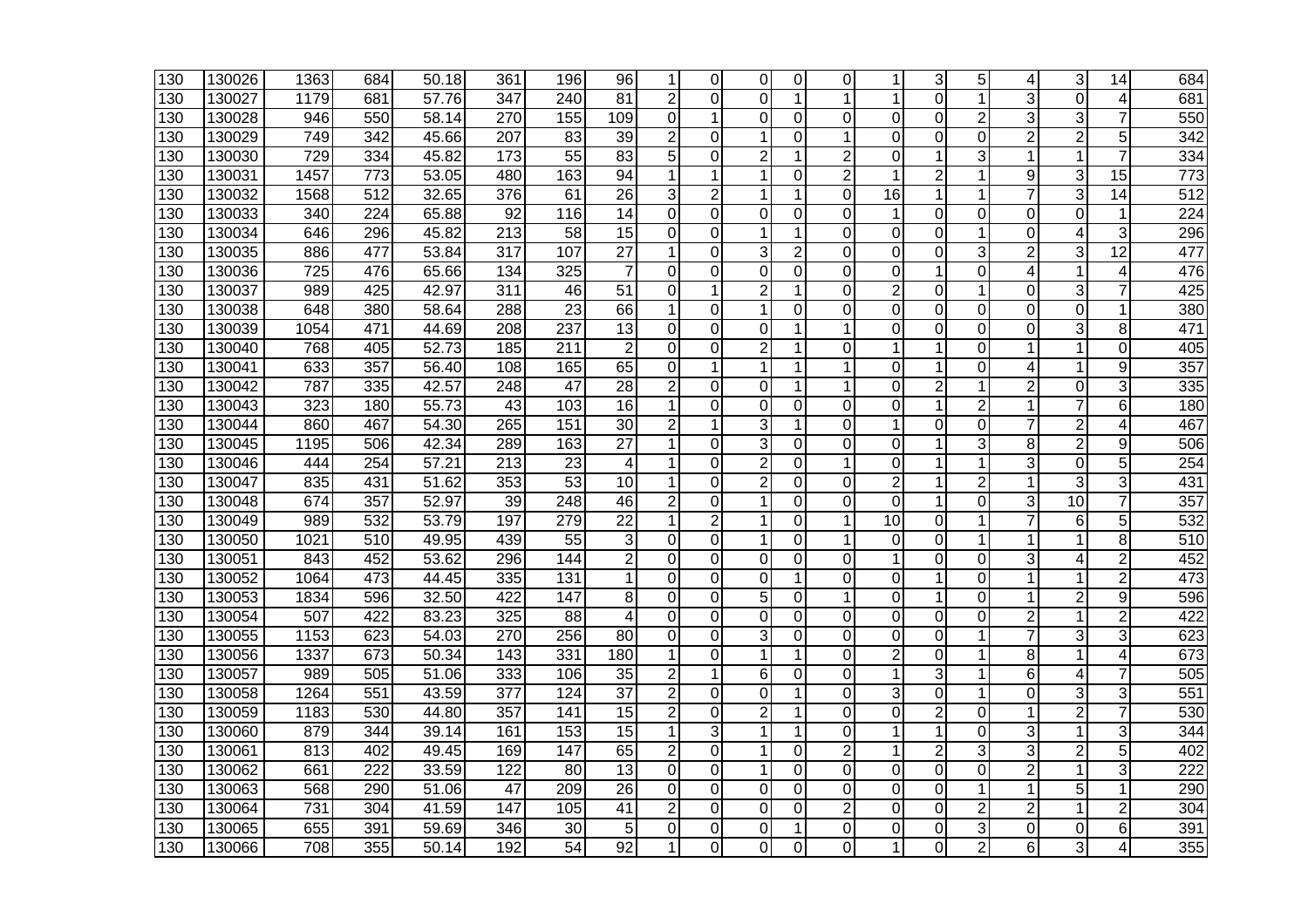| 130              | 130067 | 1112             | 644              | 57.91 | 263              | 225               | 125             | 1              |                | 0              | 1              | 2              | 0              | 1              | 4               | 9                       | 2              | 10              | 644              |
|------------------|--------|------------------|------------------|-------|------------------|-------------------|-----------------|----------------|----------------|----------------|----------------|----------------|----------------|----------------|-----------------|-------------------------|----------------|-----------------|------------------|
| 130              | 130068 | 934              | 275              | 29.44 | 138              | 116               | 5               | $\Omega$       | $\Omega$       | 0              | 1              | 0              | 0              | 1              | 1               | $\overline{2}$          | 6              | 5               | 275              |
| 130              | 130069 | 652              | 323              | 49.54 | 320              |                   | 1               | $\overline{0}$ | $\overline{0}$ | 0              | 0              | 0              | $\mathbf 0$    | 0              | 0               | 0                       | 1              | $\overline{0}$  | 323              |
| 130              | 130070 | 1148             | 550              | 47.91 | 369              | 103               | 19              | 5              | 4              | 4              | 3              | $\overline{c}$ | 1              | $\overline{2}$ | 2               | 8                       | 9              | 19              | 550              |
| 130              | 130071 | 837              | 325              | 38.83 | 220              | 56                | $\overline{26}$ | 0              | 1              | 0              | 3              | 1              | 1              | 1              | 1               | 4                       | 4              | 7               | 325              |
| 130              | 130072 | 644              | 357              | 55.43 | 153              | $\overline{93}$   | 80              | 3              | $\overline{2}$ | $\overline{2}$ | $\overline{2}$ |                | 1              | $\overline{2}$ | 1               | 3                       | $\overline{2}$ | $\overline{12}$ | 357              |
| 130              | 130073 | 1495             | 730              | 48.83 | 380              | 307               | $\overline{27}$ | $\Omega$       | 1              | 1              | $\Omega$       | 0              | $\mathbf 1$    | 0              | $\Omega$        | $\overline{7}$          | $\overline{2}$ | 4               | 730              |
| 130              | 130074 | 660              | 370              | 56.06 | 350              | 11                | 6               | $\Omega$       | 0              | $\Omega$       | $\Omega$       | 0              | $\Omega$       | 0              | $\Omega$        | 0                       | 0              | 3               | 370              |
| 130              | 130075 | 751              | 485              | 64.58 | 192              | 278               | 4               | $\Omega$       | $\mathbf 0$    | 0              | 1              | 0              | 1              | 0              | 1               | 4                       | 2              | $\overline{2}$  | 485              |
| 130              | 130076 | 988              | 424              | 42.91 | 167              | 207               | 45              | 1              | 0              | 1              | 0              | 0              | 0              | 1              | 0               | 0                       | 1              | 1               | 424              |
| 130              | 130077 | 997              | 406              | 40.72 | 141              | $\overline{206}$  | 39              | 1              | 1              | 0              | 0              | 1              | 1              | 0              | 3               | $\overline{2}$          | 4              | $\overline{7}$  | 406              |
| 130              | 130078 | 1243             | 511              | 41.11 | 264              | 172               | $\overline{29}$ | $\overline{2}$ |                | $\overline{2}$ | 1              |                | $\overline{2}$ | 1              | $\overline{10}$ | 6                       | 8              | $\overline{12}$ | $\overline{511}$ |
| 130              | 130079 | 352              | 194              | 55.11 | 156              | 33                | $\mathbf 2$     | $\Omega$       | $\Omega$       | $\Omega$       | 0              | 0              | $\Omega$       | 0              | $\Omega$        | 0                       | 1              | $\overline{2}$  | 194              |
| 130              | 130080 | 1310             | 778              | 59.39 | 638              | 123               | 6               | 1              | 1              | $\overline{c}$ | 0              | 0              | 1              | 0              | 1               | $\overline{2}$          | 2              | 1               | 778              |
| 130              | 130081 | 1413             | 619              | 43.81 | 182              | 404               | 7               | $\overline{2}$ | 0              | $\overline{2}$ | 0              | 0              | $\Omega$       | 1              | 3               | 11                      | 5              | $\overline{2}$  | 619              |
| 130              | 130082 | 890              | 427              | 47.98 | 251              | 143               | 3               | $\overline{2}$ | $\mathbf 0$    | 0              | 1              | 0              | 1              | 1              | 1               | 6                       | 10             | 8               | 427              |
| 130              | 130083 | 470              | 398              | 84.68 | 348              | 42                | 1               | 1              | $\Omega$       | $\overline{0}$ | 1              | 0              | $\overline{0}$ | 1              | $\overline{0}$  | 1                       | 1              | $\overline{2}$  | 398              |
| 130              | 130084 | 1224             | 612              | 50.00 | 312              | 263               | 11              | 1              | $\overline{2}$ | 4              | 0              | 0              | $\mathbf 0$    | 1              | $\overline{0}$  | 6                       | 4              | 8               | 612              |
| 130              | 130085 | 978              | 404              | 41.31 | 196              | 185               | 5               | $\mathbf{1}$   | 1              | 3              | 7              | 0              | $\mathbf 0$    | 0              | 0               | $\overline{2}$          | $\overline{2}$ | $\overline{c}$  | 404              |
| 130              | 130086 | 1218             | 497              | 40.80 | 343              | 122               | 6               | 3              | $\overline{2}$ | $\overline{c}$ | 3              | 0              | $\Omega$       | 1              | 0               | $\overline{\mathbf{c}}$ | 5              | 8               | 497              |
| 130              | 130087 | 983              | 493              | 50.15 | 406              | 67                | 5               | $\Omega$       | 0              | $\overline{2}$ | 1              | 1              | $\overline{c}$ | 1              | 2               | 1                       | 1              | 4               | 493              |
| 130              | 130088 | 1292             | 568              | 43.96 | 280              | 219               | 59              | 1              | $\mathbf 0$    | $\overline{0}$ | $\Omega$       | 0              | $\mathbf 0$    | 0              | 1               | 5                       | 1              | $\overline{2}$  | 568              |
| 130              | 130089 | 1441             | 1032             | 71.62 | 718              | 271               | $\overline{20}$ | 0              | $\mathbf 0$    | 3              | 0              | 0              | $\mathbf 0$    | 1              | $\overline{2}$  | 9                       | 4              | 4               | 1032             |
| 130              | 130090 | 625              | 347              | 55.52 | 230              | 109               | 1               | $\Omega$       | $\Omega$       |                | 1              | 0              | 1              | 0              | 2               | $\overline{2}$          | 0              | 0               | 347              |
| 130              | 130091 | 1438             | 746              | 51.88 | 309              | 343               | 68              | 1              | $\overline{2}$ | 4              | 0              | 1              | 0              | 0              | 4               | 6                       | 2              | 6               | 746              |
| 130              | 130092 | 829              | 463              | 55.85 | 362              | 85                | 4               | 1              | 0              | $\overline{2}$ | 0              | 0              | $\Omega$       | 0              | $\overline{2}$  | 0                       | 1              | 6               | 463              |
| 130              | 130093 | 865              | 541              | 62.54 | 457              | 69                | 5               | 0              | 0              | $\overline{0}$ | 0              | 0              | $\overline{2}$ | 0              | 0               | 1                       | 3              | 4               | $\overline{541}$ |
| 130              | 130094 | 894              | 327              | 36.58 | 123              | $\frac{175}{175}$ | $\overline{18}$ | $\overline{0}$ | 0              | $\overline{0}$ | 0              | 1              | $\mathbf{1}$   | $\overline{0}$ | $\overline{2}$  | 5                       | $\overline{2}$ | $\overline{0}$  | 327              |
| 130              | 130095 | 765              | 283              | 36.99 | 125              | 121               | $\overline{15}$ | $\overline{2}$ | 0              | $\overline{2}$ | 1              | 1              | $\Omega$       | 0              | $\mathbf 0$     | 5                       | 4              | $\overline{7}$  | 283              |
| 130              | 130096 | 1480             | 503              | 33.99 | 103              | 367               | 10              | $\mathbf{1}$   | 1              | 3              | $\overline{c}$ | $\overline{2}$ | 1              | $\overline{2}$ | 2               | $\overline{7}$          | 1              | 1               | 503              |
| 130              | 130097 | 1455             | 277              | 19.04 | 172              | 90                | 6               | $\overline{0}$ | $\Omega$       | $\Omega$       | 0              | 0              | 1              | 0              | 1               | 3                       | 1              | 3               | $\overline{277}$ |
| 130              | 130098 | 1001             | 351              | 35.06 | 195              | 146               | 1               | $\Omega$       | $\overline{2}$ | 0              | 0              | 0              | $\Omega$       | 0              | 1               | 3                       | 3              | 0               | 351              |
| 130              | 130099 | 889              | 188              | 21.15 | 107              | 58                | 5               | 0              | 0              | 5              | 1              | 0              | 1              | 1              | $\overline{2}$  | 3                       | $\overline{2}$ | 3               | 188              |
| 130              | 130100 | 399              | 225              | 56.39 | 118              | $\overline{93}$   | 3               | $\overline{0}$ | $\overline{2}$ | $\overline{2}$ | 1              | 0              | $\overline{0}$ | 0              | $\overline{0}$  | 4                       | 0              | $\overline{2}$  | $\overline{225}$ |
| 130              | 130101 | 917              | 307              | 33.48 | 221              | 79                | 1               | $\overline{0}$ | 0              | $\overline{0}$ | 0              | 0              | $\Omega$       | $\overline{2}$ | $\overline{2}$  | 0                       | 1              | 1               | 307              |
| $\overline{130}$ | 130102 | 175              | 114              | 65.14 | $\overline{84}$  | $\overline{28}$   | 0               | $\Omega$       | $\Omega$       | $\Omega$       | 0              | 0              | $\mathbf 0$    | 0              | 0               | 0                       | 1              | 1               | 114              |
| 130              | 130103 | 964              | 393              | 40.77 | $\overline{213}$ | 142               | $\overline{18}$ | $\Omega$       | $\mathbf 0$    | $\overline{2}$ | 1              | 1              | 1              | 0              | 1               | 8                       | 3              | 3               | 393              |
| 130              | 130104 | $\overline{320}$ | 183              | 57.19 | $\overline{96}$  | 82                | $\overline{2}$  | $\Omega$       | $\Omega$       | 0              | 0              | 0              | $\Omega$       | 0              | $\Omega$        | 2                       | 1              | 0               | 183              |
| 130              | 130105 | 998              | 585              | 58.62 | 362              | 197               | 7               | 1              | $\Omega$       | $\overline{2}$ | $\overline{c}$ | 0              | $\overline{0}$ | $\mathbf 0$    | $\overline{2}$  | 5                       | 1              | 6               | 585              |
| 130              | 130106 | 974              | $\overline{313}$ | 32.14 | 178              | 110               | 3               | 1              |                | $\overline{2}$ | 1              | 0              | 3              | 0              | 5               | 5                       | 0              | 4               | $\overline{313}$ |
| 130              | 130107 | 1181             | 367              | 31.08 | 144              | 204               | 8               | $\Omega$       | 0              | $\overline{2}$ | 0              | 0              | $\Omega$       | 0              | 3               | 5                       | 1              | 0               | 367              |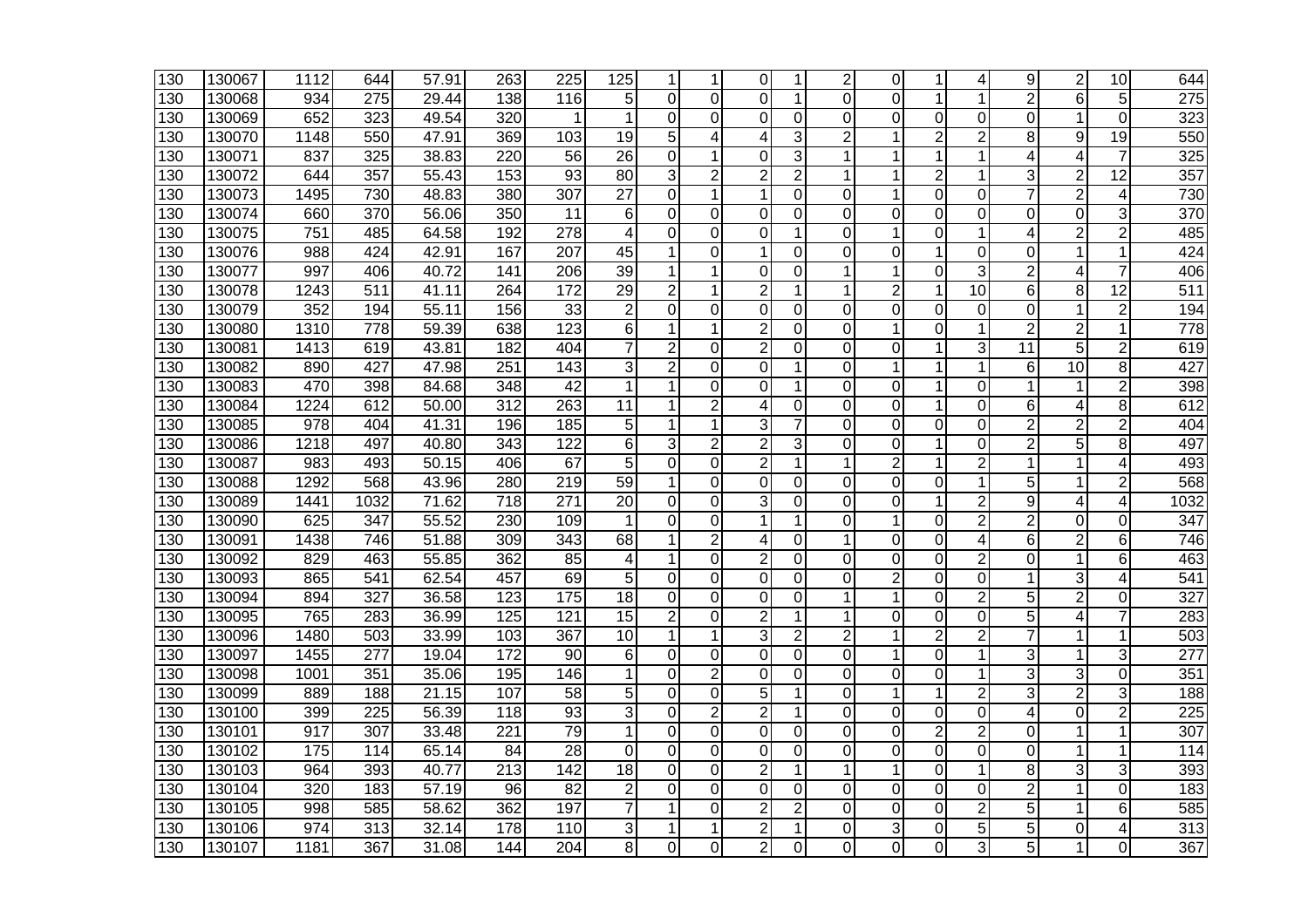| 130              | 130108 | 1185             | 525              | 44.30 | 284              | 214              | 7               | 1              | 0              | 2              | 0              | 0              | $\Omega$       | 1              | 1               | 3              | 5              | 7               | 525              |
|------------------|--------|------------------|------------------|-------|------------------|------------------|-----------------|----------------|----------------|----------------|----------------|----------------|----------------|----------------|-----------------|----------------|----------------|-----------------|------------------|
| 130              | 130109 | 1430             | 611              | 42.73 | 261              | 301              | $\overline{11}$ | $\overline{2}$ | 4              | $\overline{2}$ | 1              | 1              | $\overline{2}$ | 0              | $\Omega$        | $\overline{5}$ | 5              | $\overline{16}$ | 611              |
| 130              | 130110 | 1097             | 549              | 50.05 | 193              | 317              | 6               | $\overline{2}$ | 3              | $\mathbf{1}$   | 0              | $\overline{2}$ | 6              | 3              | $\overline{2}$  | 3              | 9              | $\overline{2}$  | 549              |
| 130              | 130111 | 662              | 290              | 43.81 | 55               | 126              | 79              | 1              | 1              | $\Omega$       | $\Omega$       | 0              | $\overline{2}$ | 0              | 5               | 10             | 5              | 6               | 290              |
| 130              | 130112 | 704              | 386              | 54.83 | 213              | 135              | 14              | 1              | 2              | 3              | 2              | 0              | 1              | 1              | $\overline{c}$  | 3              | 4              | 5               | 386              |
| 130              | 130113 | 532              | 282              | 53.01 | 62               | 192              | 12              | $\Omega$       | 1              | $\overline{0}$ | $\Omega$       | 1              | 1              | 1              | 3               | 4              | 2              | 3               | 282              |
| 130              | 130114 | 751              | 461              | 61.38 | 297              | 135              | 10              | 1              |                | 1              | 2              | 0              | $\overline{2}$ | $\overline{2}$ | $\mathbf 0$     | 4              | 3              | 3               | 461              |
| 130              | 130115 | 507              | 261              | 51.48 | 16               | $\overline{211}$ | 23              | $\Omega$       | 0              | 0              | 0              | 0              | $\Omega$       | 0              | $\Omega$        | 4              | 3              | 4               | 261              |
| $\overline{130}$ | 130116 | 991              | $\overline{248}$ | 25.03 | $\overline{70}$  | $\overline{112}$ | 63              | $\overline{0}$ | 1              | 0              | 0              | 0              | $\mathbf 0$    | 0              | $\overline{0}$  | 1              | 0              | 1               | 248              |
| 130              | 130117 | 650              | 248              | 38.15 | 14               | 197              | $\overline{25}$ | 0              | 0              | 0              | 0              | 0              | 0              | 0              | 0               | 4              | 5              | 3               | 248              |
| 130              | 130118 | 400              | 244              | 61.00 | 174              | 58               | $\overline{2}$  | 1              | $\Omega$       | $\overline{2}$ | 0              | 1              | 0              | 0              | 3               | 0              | 1              | $\overline{c}$  | 244              |
| 130              | 130119 | 1032             | 451              | 43.70 | 328              | $\overline{97}$  | 9               | 1              | 1              | $\overline{c}$ | 0              |                | $\mathbf 0$    | 0              | $\overline{0}$  | 5              | $\overline{c}$ | 5               | 451              |
| 130              | 130120 | 1241             | 584              | 47.06 | 151              | 363              | 42              | $\Omega$       | $\Omega$       | 1              | $\Omega$       | 1              | 3              | 0              | $\overline{2}$  | 10             | 4              | $\overline{7}$  | 584              |
| 130              | 130121 | 1193             | 511              | 42.83 | 113              | 343              | 37              | 1              | 1              | 3              | 0              | 1              | 0              | 1              | 1               | 5              | 2              | 3               | 511              |
| 130              | 130122 | 432              | 278              | 64.35 | 233              | 28               | 3               | 1              | 0              | 0              | 0              | 0              | 1              | 0              | 1               | $\overline{2}$ | $\overline{2}$ | 7               | 278              |
| 130              | 130123 | 849              | 334              | 39.34 | 201              | 59               | 60              | 4              | 1              | 0              | 1              | 0              | 5              | 0              | 1               | 0              | 0              | 2               | 334              |
| 130              | 130124 | 1132             | 451              | 39.84 | 133              | 244              | 67              | 0              | 0              | $\overline{0}$ | 0              | $\overline{0}$ | $\mathbf 0$    | $\overline{0}$ | $\overline{2}$  | $\overline{2}$ | $\mathbf 0$    | 3               | 451              |
| 130              | 130125 | 1169             | 385              | 32.93 | 273              | 76               | 10              | 1              | 0              | 0              | $\overline{c}$ | 0              | $\mathbf 0$    | 1              | $\overline{13}$ | 4              | 1              | 4               | 385              |
| 130              | 130126 | 1199             | 451              | 37.61 | 152              | 245              | 35              | 1              | $\Omega$       | $\mathbf 1$    | $\Omega$       | $\Omega$       | 1              | $\overline{2}$ | $\overline{2}$  | 6              | $\Omega$       | 6               | 451              |
| 130              | 130127 | 1075             | 364              | 33.86 | 172              | 157              | 21              | $\mathbf{1}$   | 1              | 0              | $\Omega$       | 1              | $\mathbf{1}$   | $\Omega$       | 1               | 4              | 2              | 3               | 364              |
| 130              | 130128 | 879              | 327              | 37.20 | 113              | 179              | $\overline{2}$  | 0              | 0              | 1              | 0              | 0              | $\Omega$       | 1              | 17              | 4              | $\overline{2}$ | 8               | $\overline{327}$ |
| 130              | 130129 | $\overline{774}$ | 272              | 35.14 | 175              | 57               | 5               | 1              | 0              | 0              | 0              | 2              | $\overline{2}$ | 3              | 26              | 1              | 0              | 0               | 272              |
| 130              | 130130 | 1004             | 357              | 35.56 | 84               | 229              | 5               | $\overline{c}$ | 1              | 1              | 0              | 0              | $\mathbf{1}$   | $\overline{c}$ | $\overline{7}$  | 10             | 4              | 11              | 357              |
| 130              | 130131 | 533              | 291              | 54.60 | 82               | 138              | 58              | $\mathbf{1}$   | $\Omega$       | 0              | 1              |                | $\mathbf 0$    | 0              | $\overline{2}$  | 4              | $\overline{c}$ | $\overline{2}$  | 291              |
| 130              | 130132 | 1077             | 544              | 50.51 | 206              | 154              | 5               | $\mathbf{1}$   | $\overline{2}$ | $\Omega$       | 4              | 1              | $\mathbf{1}$   | 3              | 159             | 4              | $\overline{2}$ | $\overline{2}$  | 544              |
| 130              | 130133 | 773              | 323              | 41.79 | 42               | 56               | 0               | $\Omega$       | 1              | 3              | $\overline{c}$ | 0              | $\overline{c}$ | 3              | 199             | 5              | $\overline{c}$ | 8               | 323              |
| 130              | 130134 | 1614             | 653              | 40.46 | 333              | 220              | 43              | $\Omega$       | 0              | 4              | 2              | 1              | 1              | 1              | 21              | 8              | 5              | 14              | 653              |
| 130              | 130135 | 1630             | 783              | 48.04 | 397              | 327              | 14              | $\overline{2}$ | 1              | 3              | 1              | 1              | 1              | $\overline{2}$ | 16              | 4              | 4              | 10              | 783              |
| 130              | 130136 | 1106             | 536              | 48.46 | 212              | 292              | 8               | $\overline{2}$ | $\mathbf 0$    | $\overline{5}$ | 1              |                | 1              | 0              | $\mathbf 0$     | 4              | $\overline{2}$ | 8               | 536              |
| 130              | 130137 | 937              | 377              | 40.23 | 184              | 170              | 13              | 0              | 2              | 1              | 0              | 1              | 1              | 0              | 1               | $\overline{2}$ | 0              | 2               | $\overline{377}$ |
| 130              | 130138 | 630              | 444              | 70.48 | $\overline{372}$ | 66               | $\mathbf 0$     | $\overline{0}$ | 0              | 0              | 1              | 0              | $\mathbf 0$    | 0              | 1               | $\overline{2}$ | 0              | $\overline{2}$  | 444              |
| 130              | 130139 | 989              | 347              | 35.09 | 202              | 127              | 5               | 0              | 0              | 1              | 1              | 1              | 0              | 1              | $\mathbf 0$     | 4              | 1              | 4               | 347              |
| 130              | 130140 | 375              | 184              | 49.07 | 54               | 127              | $\Omega$        | $\Omega$       | 1              | 0              | 0              | 0              | $\Omega$       | 0              | $\mathbf 0$     | 0              | 1              | 1               | 184              |
| 130              | 130141 | 1209             | 502              | 41.52 | 221              | 225              | $\overline{c}$  | $\mathbf{1}$   |                | $\overline{c}$ | $\Omega$       | 0              | $\overline{0}$ | $\mathbf{1}$   | $\overline{24}$ | 10             | 5              | 10              | 502              |
| 130              | 130142 | 542              | 268              | 49.45 | 235              | 24               | 3               | $\Omega$       | $\overline{2}$ | $\mathbf{1}$   | 0              | 0              | $\mathbf 0$    | 0              | $\mathbf 0$     | 1              | $\Omega$       | $\overline{2}$  | 268              |
| 130              | 130143 | 394              | $\overline{202}$ | 51.27 | 180              | $\overline{13}$  | $\Omega$        | 3              | 2              | $\overline{2}$ | 0              | 1              | $\Omega$       | 0              | $\Omega$        | 0              | 0              | 1               | 202              |
| 130              | 130144 | 670              | 479              | 71.49 | 249              | 222              | 0               | $\overline{0}$ | 1              | $\overline{0}$ | 0              | 0              | 1              | 0              | $\mathbf 0$     | 4              | 0              | $\overline{2}$  | 479              |
| 130              | 130145 | 310              | 226              | 72.90 | 120              | 103              | 1               | $\Omega$       | $\mathbf 0$    | 0              | 0              | 0              | 0              | 0              | 1               | 0              | 0              | 1               | 226              |
| 130              | 130146 | $\overline{742}$ | $\overline{378}$ | 50.94 | 155              | 190              | 3               | 1              | $\Omega$       | $\Omega$       | $\Omega$       | 1              | $\mathbf{1}$   | $\Omega$       | $\overline{20}$ | 4              | $\Omega$       | 3               | 378              |
| 130              | 130147 | 1310             | 425              | 32.44 | 189              | 209              | 6               | 4              | $\overline{c}$ |                |                | 0              | $\mathbf 0$    | $\overline{c}$ | 1               | $\overline{2}$ | 4              | 4               | 425              |
| 130              | 130148 | 1320             | 436              | 33.03 | 230              | 190              | 3               | $\Omega$       | $\Omega$       | 1              | 1              | 0              | $\Omega$       | 0              | 3               | 4              | 2              | 2               | 436              |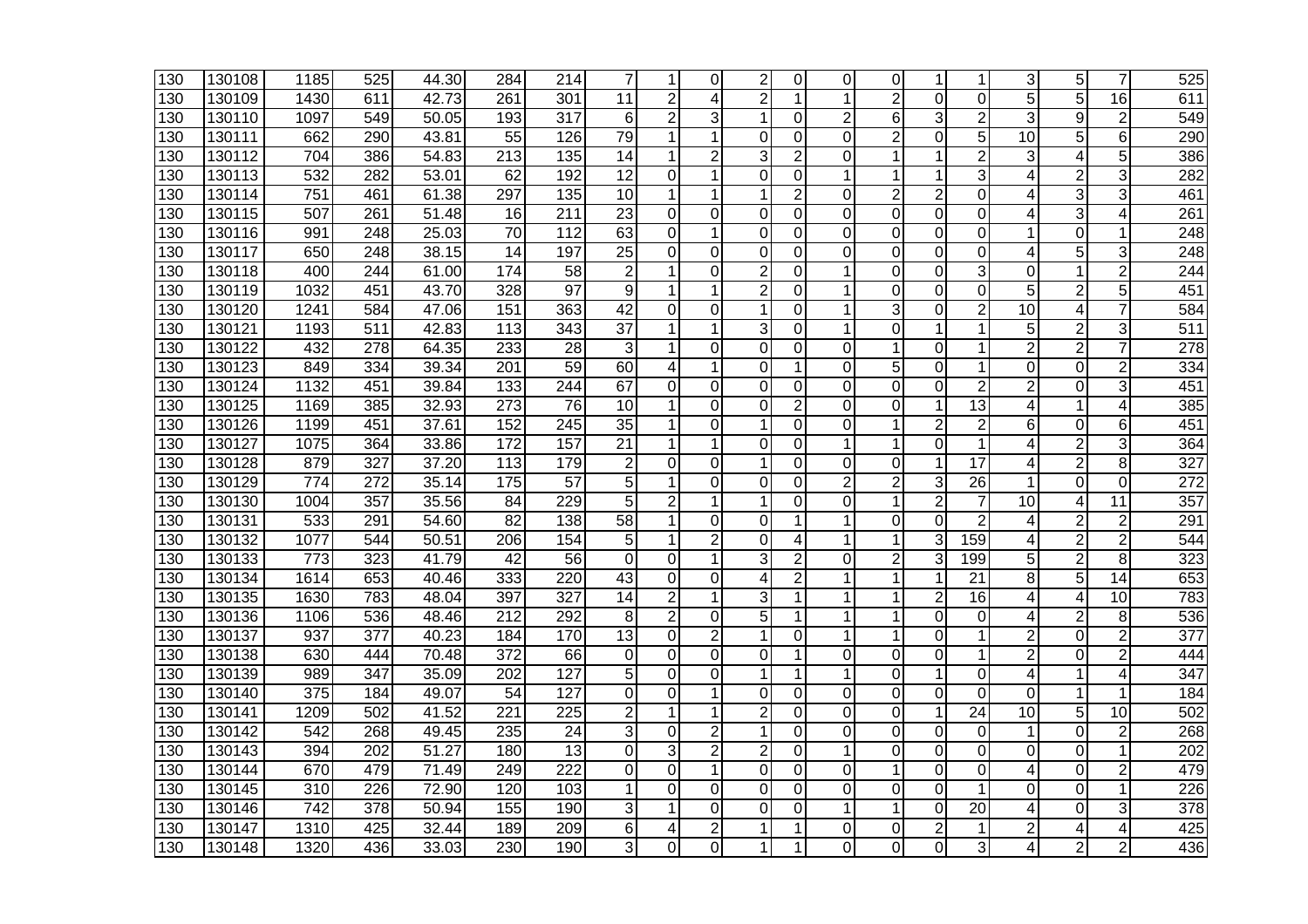| 130              | 130149 | 890  | 350              | 39.33 | 214              | 94               | 5               | 0              | 0              | 1              | 1              | 0              | $\overline{2}$  | 1              | 21             | 4              | 1              | 6              | 350              |
|------------------|--------|------|------------------|-------|------------------|------------------|-----------------|----------------|----------------|----------------|----------------|----------------|-----------------|----------------|----------------|----------------|----------------|----------------|------------------|
| 130              | 130150 | 418  | 190              | 45.45 | 68               | 101              | 9               | $\Omega$       |                | 1              | $\Omega$       | $\overline{0}$ | $\mathbf{1}$    | $\Omega$       | 6              | $\overline{2}$ | 1              | $\Omega$       | 190              |
| 130              | 130151 | 882  | 433              | 49.09 | 173              | 218              | 25              | $\mathbf{1}$   | 0              | 0              | 0              | 0              | $\mathbf 0$     | 0              | $\overline{2}$ | 6              | $\overline{2}$ | 6              | 433              |
| 130              | 130152 | 994  | 360              | 36.22 | 197              | 126              | 22              | $\mathbf{1}$   | $\Omega$       | $\Omega$       | $\Omega$       | 0              | $\overline{2}$  | 1              | $\overline{2}$ | 3              | 5              | 1              | 360              |
| 130              | 130153 | 546  | 250              | 45.79 | 126              | 105              | 12              | 0              | 0              | 1              | 0              | 0              | 1               | 1              | 0              | 2              | 2              | 0              | 250              |
| 130              | 130154 | 891  | $\overline{302}$ | 33.89 | 186              | $\overline{95}$  | 6               | 1              | $\Omega$       | 3              | 1              | 0              | $\Omega$        | 1              | 3              | 1              | 1              | 4              | 302              |
| $\overline{130}$ | 130155 | 1001 | 529              | 52.85 | 121              | 392              | 5               | $\Omega$       | 0              | 0              | 0              | 1              | $\Omega$        | $\Omega$       | 1              | 6              | 0              | 3              | 529              |
| 130              | 130156 | 1199 | 502              | 41.87 | 180              | 277              | 6               | 1              | $\Omega$       | 3              | 0              | 0              | $\overline{25}$ | 0              | 1              | $\overline{2}$ | 1              | 6              | 502              |
| $\overline{130}$ | 130157 | 852  | 351              | 41.20 | 146              | 176              | $\overline{15}$ | 1              | 0              | 1              | 1              | 0              | $\overline{2}$  | 0              | 3              | $\overline{2}$ | 1              | 3              | 351              |
| 130              | 130158 | 972  | 810              | 83.33 | 669              | 127              | 1               | 1              |                | 0              | 2              | 0              | 0               | 0              | 0              | 1              | 3              | 5              | 810              |
| 130              | 130159 | 439  | 329              | 74.94 | 43               | 258              | $\overline{19}$ | 0              | 1              | 0              | 1              | 0              | 0               | 0              | 1              | $\overline{c}$ | 1              | 3              | 329              |
| 130              | 130160 | 626  | 383              | 61.18 | 41               | 250              | 80              | $\overline{c}$ | $\Omega$       | 0              | 0              | 0              | $\mathbf 0$     | 1              | $\overline{0}$ | 4              | $\overline{c}$ | 3              | 383              |
| 130              | 130161 | 640  | 342              | 53.44 | 70               | 232              | 25              | $\Omega$       | $\Omega$       |                | $\Omega$       | $\Omega$       | $\Omega$        | $\Omega$       | 5              | 3              | $\overline{2}$ | 4              | 342              |
| 130              | 130162 | 494  | 283              | 57.29 | 117              | 157              | 3               | 1              | $\mathbf 0$    | 1              | 0              | 0              | 1               | 0              | 0              | 0              | 1              | $\overline{2}$ | 283              |
| 130              | 130163 | 443  | 283              | 63.88 | 215              | 38               | $\overline{26}$ | $\Omega$       | 1              | 1              | 0              | 0              | $\Omega$        | 0              | 0              | 1              | 0              | 1              | 283              |
| 130              | 130164 | 1041 | 488              | 46.88 | 137              | 304              | 28              | 1              | 0              | 0              | 1              | 0              | 1               | 0              | $\overline{2}$ | 6              | $\overline{2}$ | 6              | 488              |
| 130              | 130165 | 689  | 423              | 61.39 | 289              | 122              | 4               | 1              |                | $\overline{0}$ | $\Omega$       | $\overline{0}$ | $\mathbf 0$     | $\overline{0}$ | $\overline{0}$ | 0              | $\overline{2}$ | 4              | 423              |
| 130              | 130166 | 556  | 248              | 44.60 | 126              | 70               | 34              | 1              | $\overline{2}$ | $\mathbf 1$    | 0              | 0              | $\overline{2}$  | 1              | $\overline{2}$ | $\overline{2}$ | 1              | 5              | 247              |
| 130              | 130167 | 627  | 435              | 69.38 | 183              | 170              | 70              | $\overline{2}$ | 1              | $\Omega$       | 0              | $\Omega$       | $\Omega$        | $\Omega$       | 1              | 3              | 3              | $\overline{2}$ | 435              |
| 130              | 130168 | 1617 | 815              | 50.40 | 405              | 354              | 14              | 1              | 1              | 4              | 0              | $\overline{2}$ | $\Omega$        | 1              | $\overline{2}$ | $\overline{7}$ | 6              | 18             | 815              |
| 130              | 130169 | 506  | 450              | 88.93 | 155              | 288              | 3               | 0              | 0              | 0              | 0              | 0              | $\Omega$        | 0              | 1              | $\overline{c}$ | 0              | 1              | 450              |
| 130              | 130170 | 997  | 674              | 67.60 | 365              | 268              | $\overline{23}$ | $\Omega$       | $\overline{2}$ | 1              | 0              | 1              | 0               | 1              | 3              | 4              | 3              | 3              | 674              |
| 130              | 130171 | 1115 | 590              | 52.91 | 182              | $\overline{375}$ | $\overline{12}$ | $\overline{0}$ | $\overline{0}$ | $\overline{2}$ | 1              | 0              | $\mathbf{1}$    | $\overline{c}$ | 1              | 4              | 4              | 6              | 590              |
| 130              | 130172 | 1510 | 1071             | 70.93 | 252              | 795              | 6               | 1              |                |                | 0              | 0              | $\mathbf 0$     | $\overline{7}$ | $\overline{0}$ | $\overline{2}$ | 1              | 5              | 1071             |
| 130              | 130173 | 1076 | 1017             | 94.52 | 244              | 754              | 8               | $\mathbf 0$    | $\Omega$       | $\mathbf 1$    | 0              | 0              | $\mathbf{1}$    | $\overline{2}$ | 2              | $\mathbf{1}$   | 1              | 3              | 1017             |
| 130              | 130174 | 538  | 501              | 93.12 | 89               | 409              | 1               | $\Omega$       | $\Omega$       | $\Omega$       | 1              | 0              | $\mathbf 0$     | 0              | 0              | 0              | 0              | 1              | 501              |
| 130              | 130175 | 1454 | 1235             | 84.94 | 144              | 1064             | 11              | 1              | 1              | 0              | 0              | 0              | 1               | 0              | 1              | 5              | 4              | 3              | 1235             |
| 130              | 130176 | 1056 | 958              | 90.72 | 115              | 839              | $\overline{2}$  | $\Omega$       | $\mathbf 0$    | 1              | $\Omega$       | 0              | $\Omega$        | 0              | $\mathbf 0$    | 0              | 1              | $\Omega$       | 958              |
| 130              | 130177 | 903  | 534              | 59.14 | 126              | 385              | 13              | 1              | 0              | $\overline{2}$ | $\overline{c}$ | 0              | $\mathbf 0$     | 0              | $\overline{0}$ | 3              | $\overline{2}$ | $\Omega$       | 534              |
| 130              | 130178 | 651  | 310              | 47.62 | 122              | 164              | 15              | 1              | 0              | $\Omega$       | 0              | 0              | 0               | 1              | 1              | 4              | 1              | 1              | 310              |
| 130              | 130179 | 872  | 318              | 36.47 | 63               | 237              | 5               | 1              | $\overline{0}$ | $\overline{0}$ | 0              | 1              | $\mathbf 0$     | $\overline{2}$ | $\overline{2}$ | 3              | 1              | 3              | $\overline{318}$ |
| 130              | 130180 | 1135 | 419              | 36.92 | 75               | 323              | 8               | 0              | 0              | 1              | 0              | $\overline{c}$ | 0               | 1              | 1              | 3              | 1              | 4              | 419              |
| 130              | 130181 | 1031 | 545              | 52.86 | 205              | 305              | 12              | $\Omega$       | $\Omega$       | $\overline{2}$ | 1              | 0              | 1               | 1              | 5              | 2              | 4              | $\overline{7}$ | 545              |
| 130              | 130182 | 1253 | 557              | 44.45 | 292              | 206              | 45              | 1              | 1              | 1              | 1              | 0              | $\overline{0}$  | $\overline{0}$ | 4              | $\overline{c}$ | $\overline{c}$ | $\overline{c}$ | 557              |
| 130              | 130183 | 1100 | 451              | 41.00 | 359              | 72               | $\mathbf 1$     | $\Omega$       | $\Omega$       | 4              | $\Omega$       | 1              | $\mathbf 0$     | 1              | 5              | $\overline{2}$ | 4              | $\overline{2}$ | 451              |
| 130              | 130184 | 1162 | 425              | 36.57 | $\overline{210}$ | 195              | 8               | $\overline{2}$ | $\Omega$       | $\Omega$       | 0              | 0              | $\Omega$        | 0              | 5              | $\overline{2}$ | 1              | 2              | 425              |
| 130              | 130185 | 1160 | 321              | 27.67 | 167              | 130              | 4               | $\overline{0}$ | $\overline{2}$ | $\overline{2}$ |                | 0              | $\overline{2}$  | $\overline{2}$ | 3              | 4              | 0              | 4              | 321              |
| 130              | 130186 | 1086 | 312              | 28.73 | 167              | 130              | 1               | $\Omega$       | $\mathbf 0$    | 1              | 0              | 0              | 4               | 0              | 4              | 1              | 2              | 2              | $\overline{312}$ |
| 130              | 130187 | 921  | 426              | 46.25 | 131              | 209              | $\overline{76}$ | $\overline{2}$ | $\Omega$       | 1              | $\Omega$       | 0              | $\Omega$        | $\Omega$       | 1              | 3              | 2              | 1              | 426              |
| 130              | 130188 | 939  | 405              | 43.13 | $\overline{173}$ | $\overline{147}$ | 69              | 4              | 0              | 0              | 0              |                | 1               | 0              | 1              | 3              | $\mathbf 0$    | 5              | 405              |
| 130              | 130189 | 1040 | 489              | 47.02 | 285              | 166              | 19              | $\overline{2}$ | 2              | $\Omega$       | $\overline{2}$ | 0              | $\overline{2}$  | 1              | 1              | $\overline{5}$ | 0              | 4              | 489              |